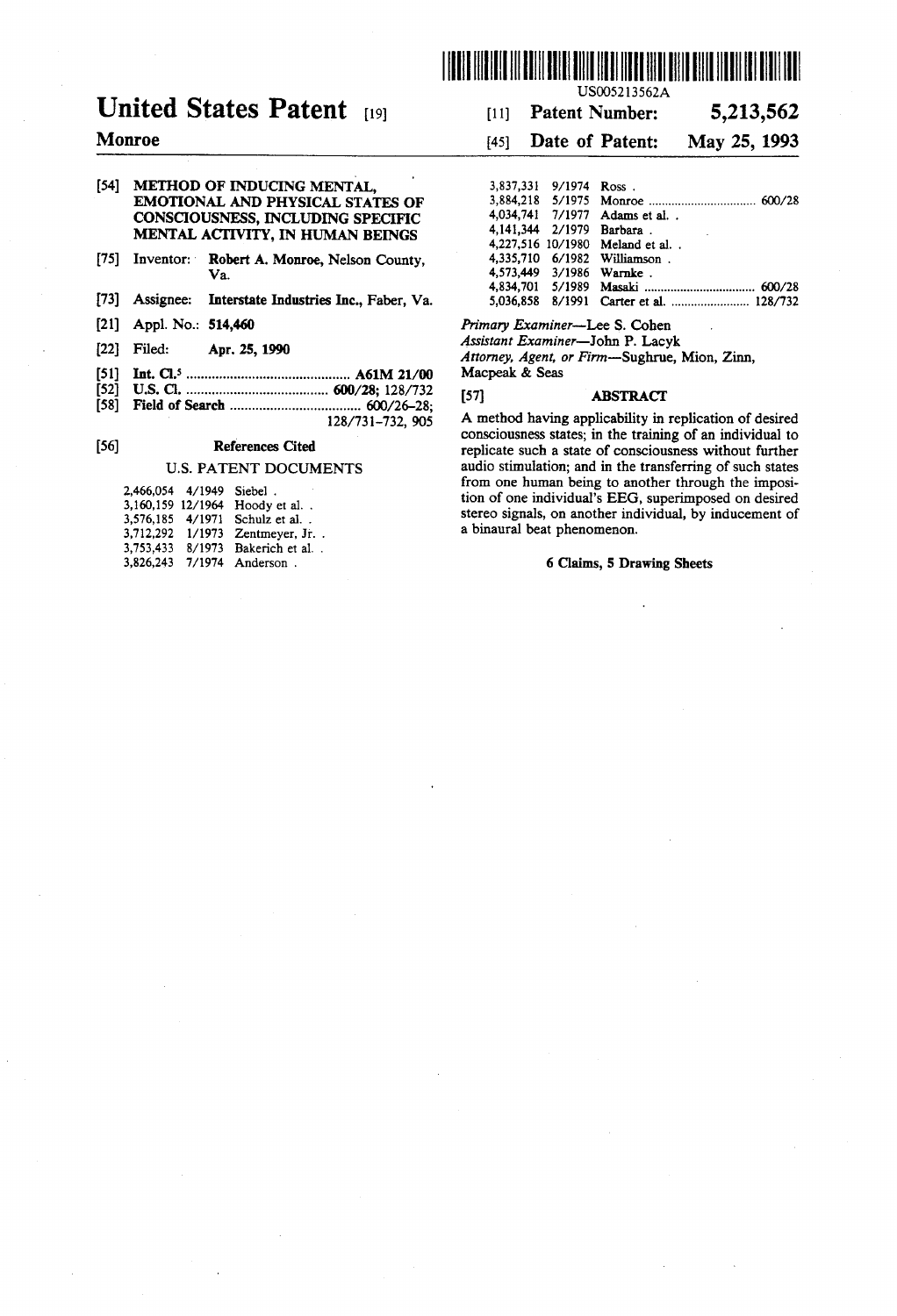FIG.IA AAAAAAAAAAAAAAAAAAAAF

FIG.IB AVVVVVVVVVVVVVVVVVV

FIG.IC 
$$
\text{H}\text{W}\text{W}\text{W}\text{W}\text{W}\text{W}\text{W}\text{W}
$$

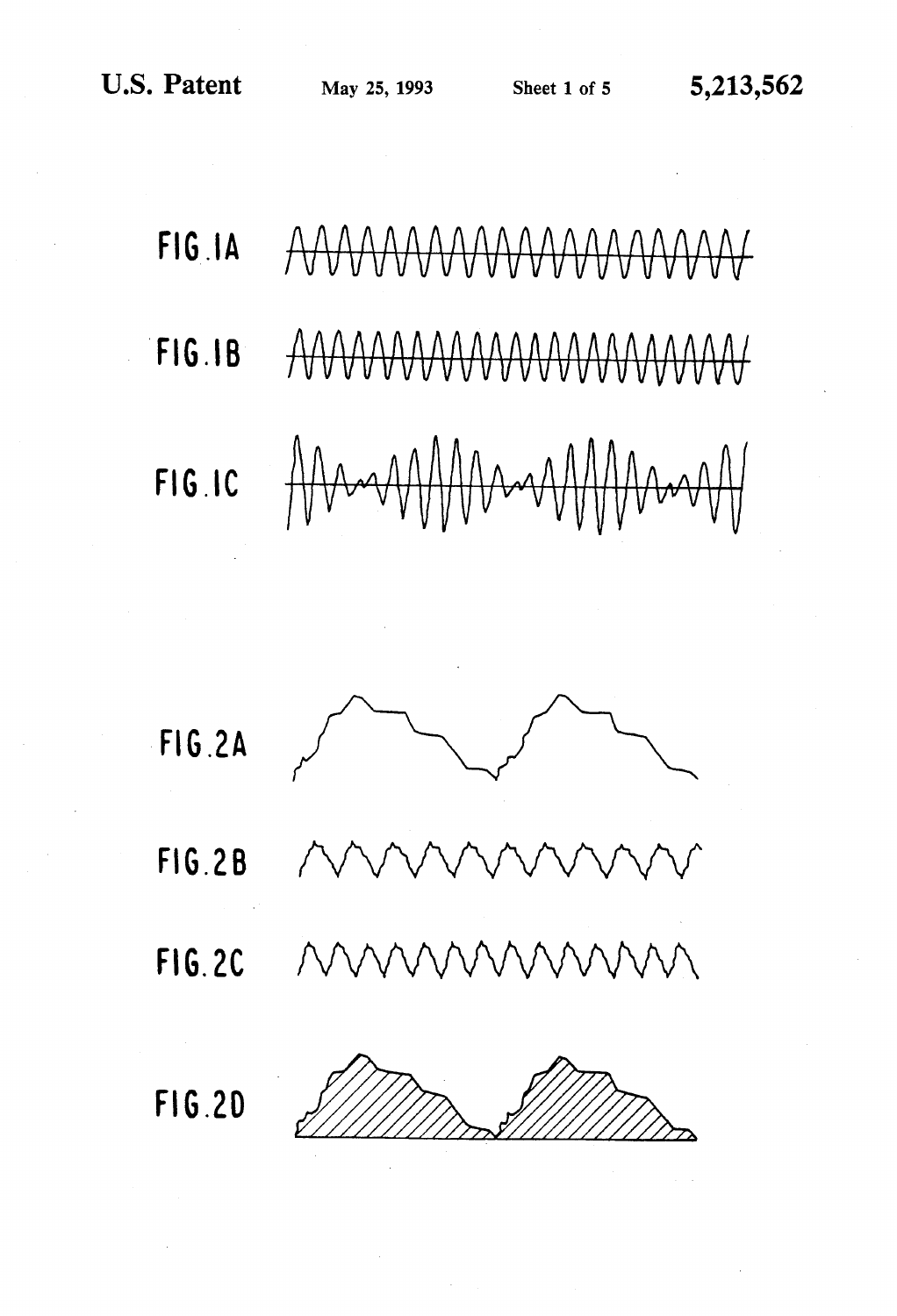





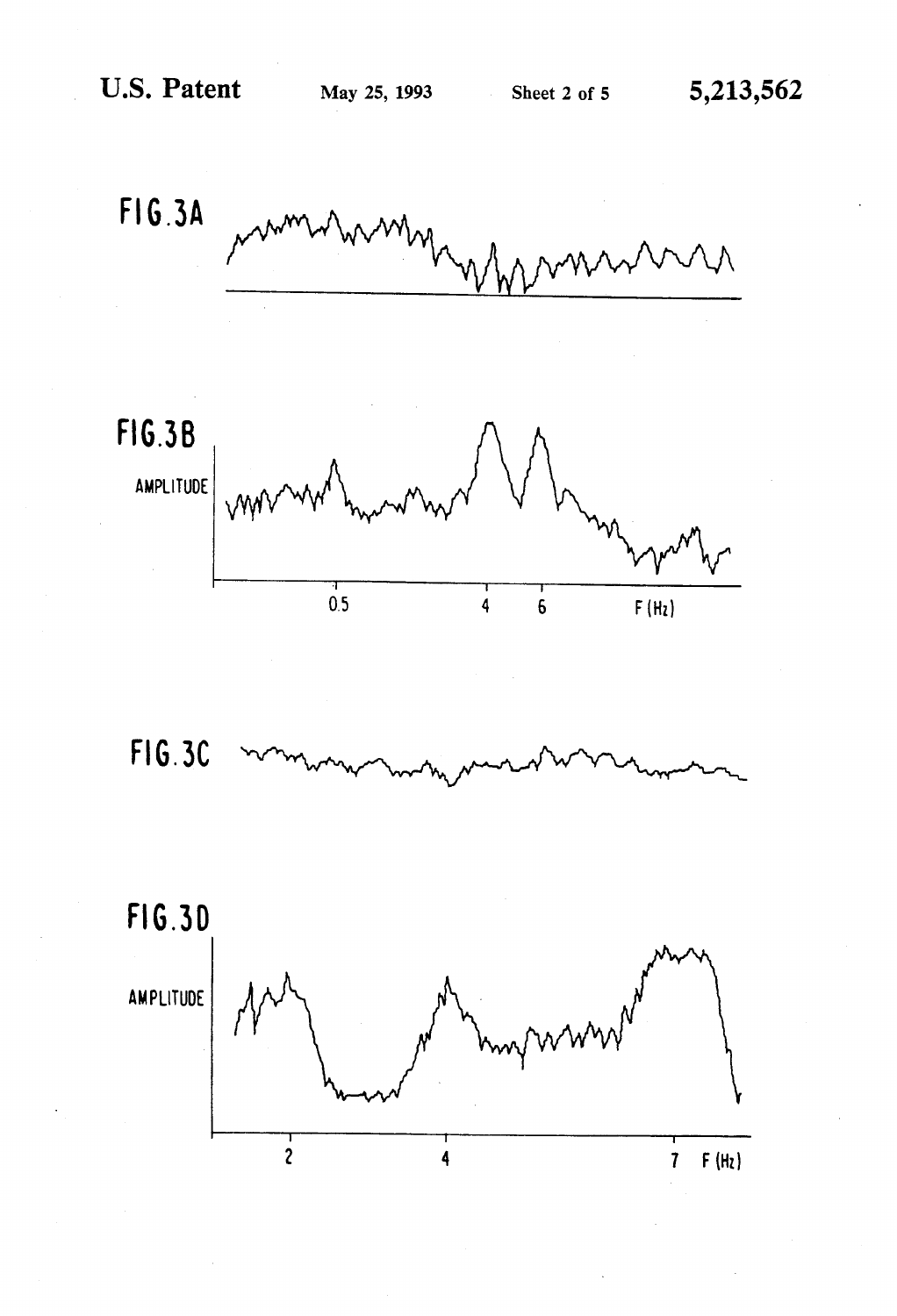FIG.3E man winnen wywwwmmm





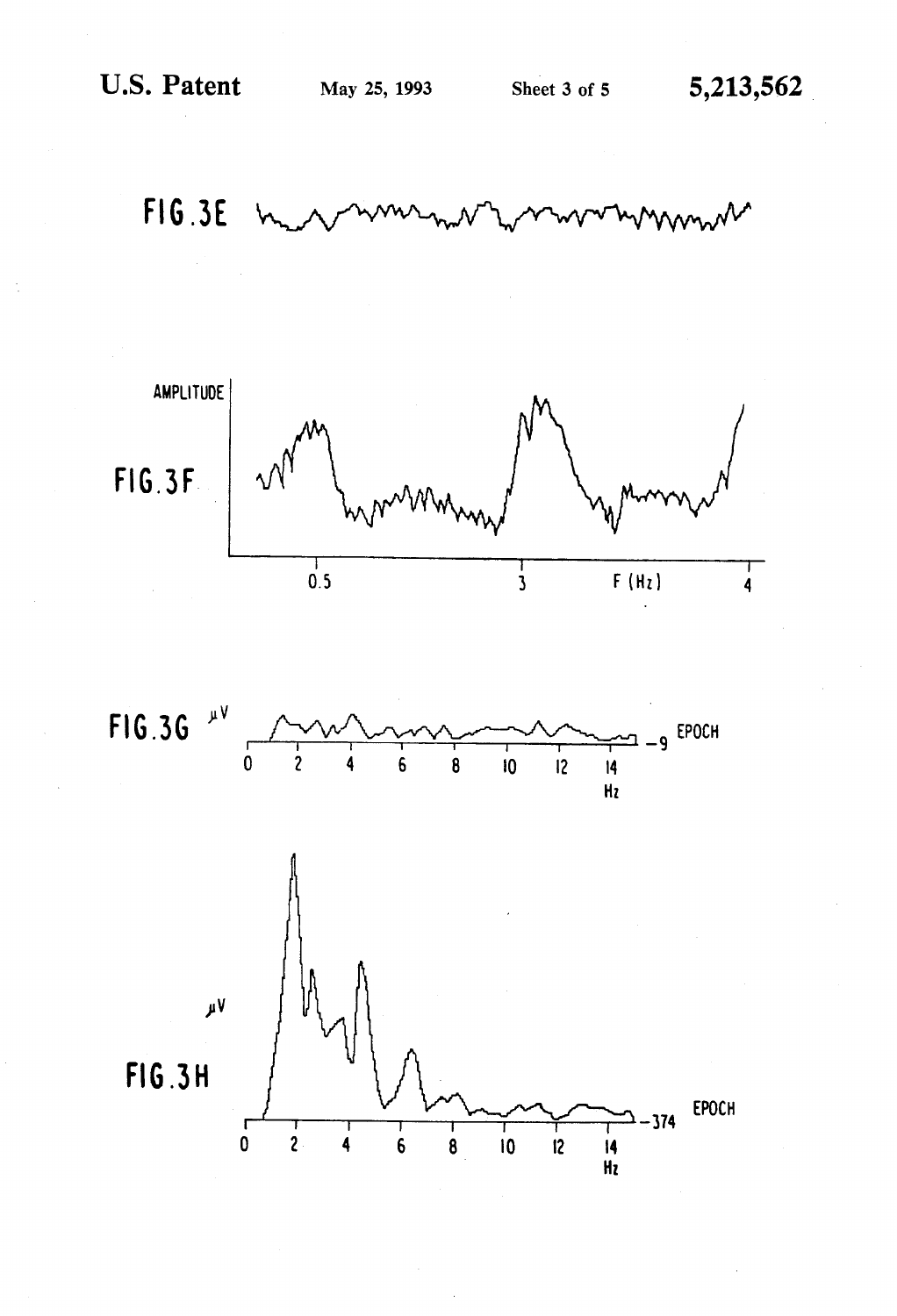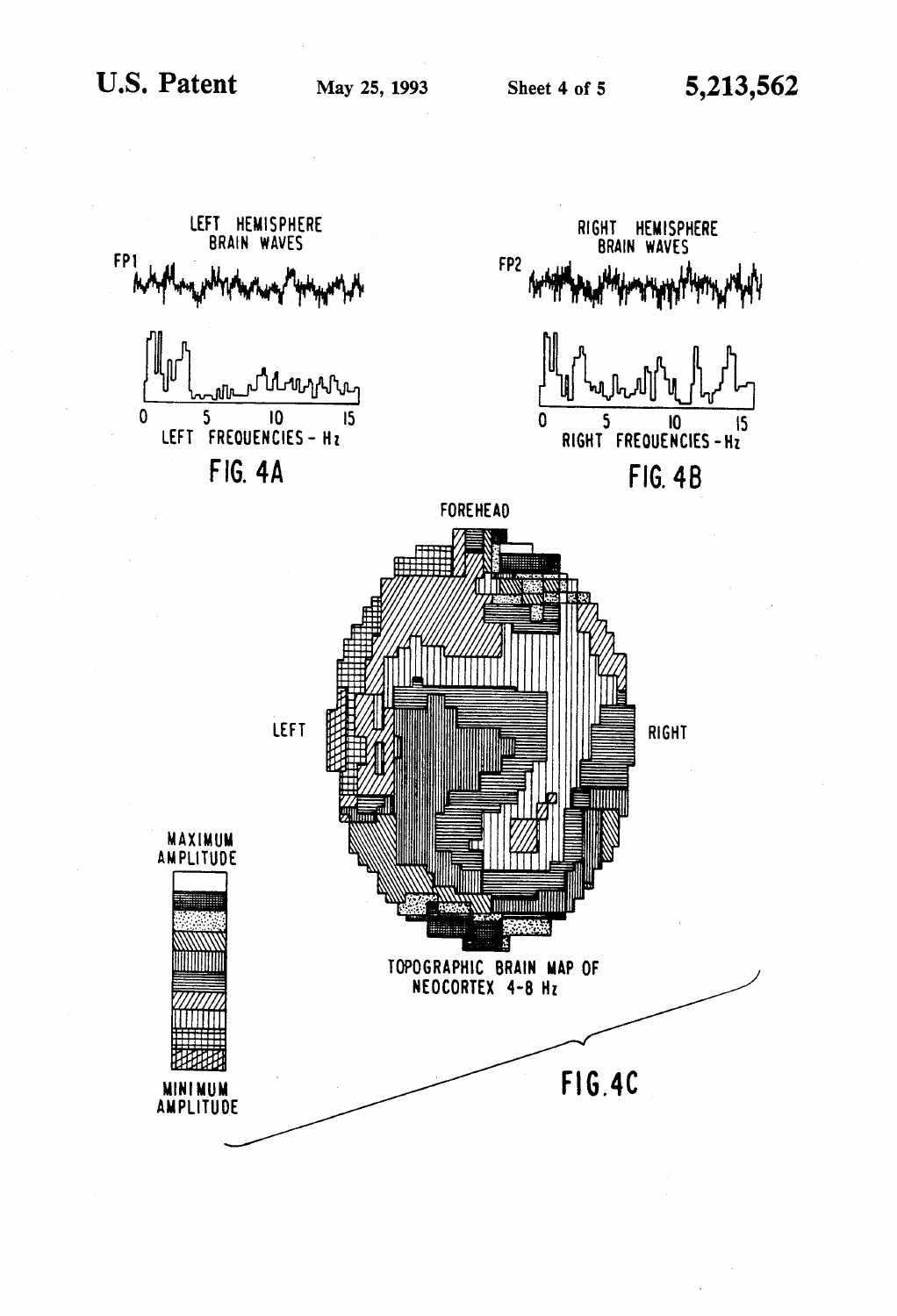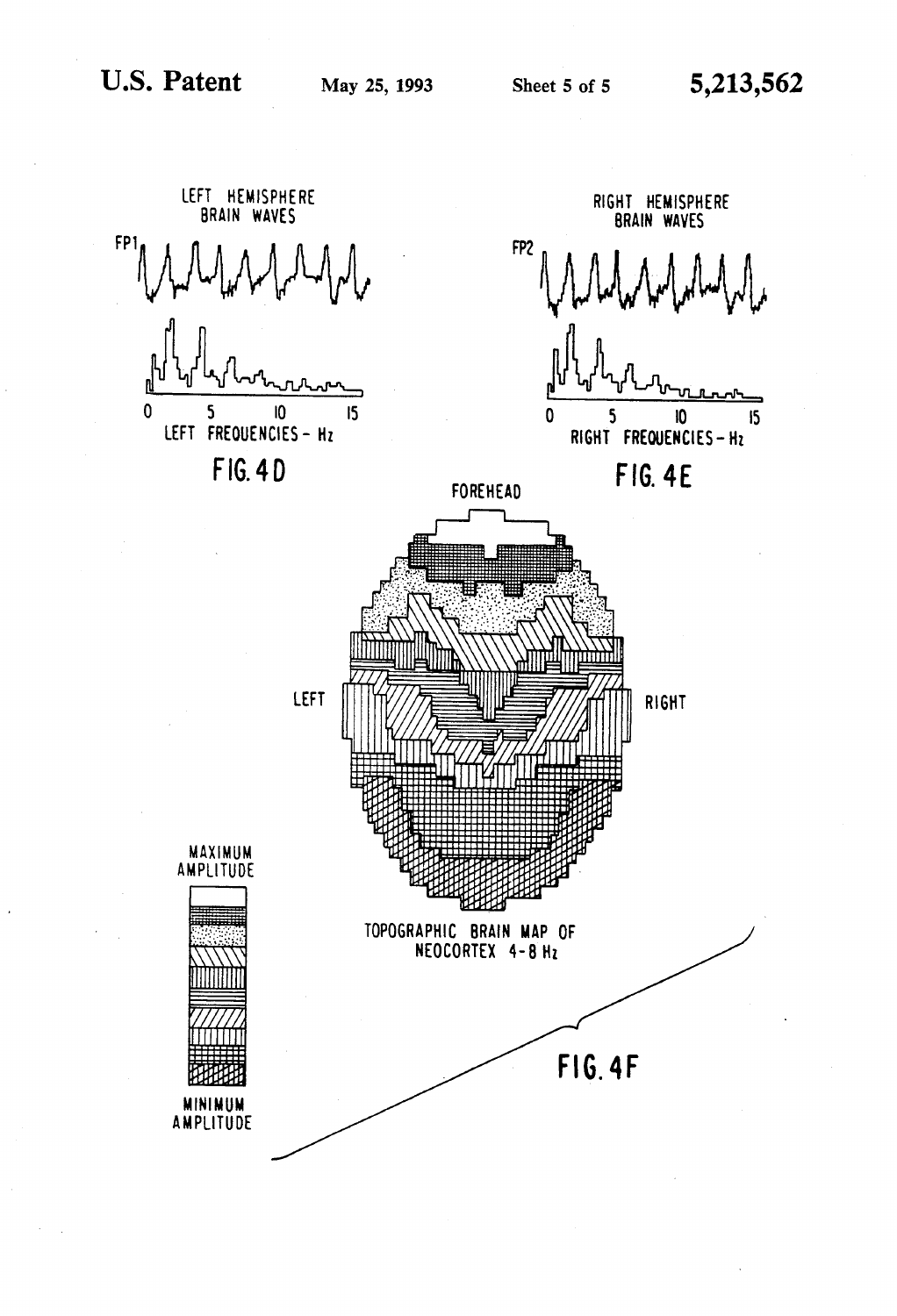5

## METHOD OF INDUCING MENTAL, EMOTIONAL AND PHYSICAL STATES OF CONSCIOUSNESS, INCLUDING SPECIFIC MENTAL ACTIVITY, IN HUMAN BEINGS

## BACKGROUND OF THE INVENTION

The present invention relates to a method of inducing various states of consciousness in human beings. More particularly, the invention relates to a method of induc ing such states of consciousness through generation of stereo audio signals having specific wave shapes which act as a carrier of a binaural beat. The resultant binaural beat acts to entrain brain waves into unique waveforms characteristic of identified states of consciousness. The 15 invention is applicable in areas of learning and behavior and thus represents a significant departure from and improvement over known audio-based sleep induce ment techniques, some of which will be discussed be low. 10

The binaural beat phenomenon was discovered in 1839 by H. W. Dove, a German experimenter. Gener ally, this phenomenon works as follows. When an indi vidual receives signals of two different frequencies, one 25 signal to each ear, the individual's brain detects a phase difference or differences between these signals. When these signals are naturally occurring, the detected phased difference provides directional information to the higher centers of the brain. However, if these signals 30 are provided through speakers or stereo earphones, the phase difference is detected as an anomaly. The result ing imposition of a consistent phase difference between the incoming signals causes the binaural beat in an am plitude modulated standing wave, with superior of the brain. It is not possible to generate a binaural beat through an electronically mixed signal; rather, the action of both ears is required for detection of this beat. plitude modulated standing wave, within each superior 35

FIGS. 1A and 1B show two superposed waves of  $40$ different frequencies. FIG. 1C shows the resulting wave, which has a clear beat phenomenon. Assuming the two waves have equal amplitude but different re spective frequencies  $f_1$ ,  $f_2$ , the combination of the two waves may be represented mathematically as follows: 45

$$
X = X_1 + X_2
$$
  
=  $a^* \cos(2\pi f_1 t) + a^* \cos(2\pi f_2 t)$   
=  $a^* [\cos(2\pi f_1 t) + a^* \cos(2\pi f_2 t)]$ 

$$
= 2a*\cos\left(2\pi\frac{[f_1-f_2]}{2}t\right)*\cos\left(2\pi\frac{[f_1+f_2]}{2}t\right)
$$

The beat phenomenon arises from the variation in 55 amplitude of a resulting carrier frequency. Pulses ap pear every  $\frac{1}{2}(f_1-f_2)$ , with two maxima occurring each cycle, when  $\cos(2\pi)\frac{1}{2}[f_1-f_2]=\pm 1$ . That is, the beat frequency is simply  $f_1-f_2$ , a result which agrees with experience.

Known consciousness state inducing techniques have not used this binaural beat phenomenon, but have relied on other techniques, as follows. For example the use of audio generators to induce a state of consciousness known as sleep is well known in the prior art, as exem- $\frac{65}{1000}$ plified by U.S. Pat. No. 2,711,165 and 3,384,074. In one type of technique exemplified in these patents, gener ated audio signals include pleasing and harmonious

study sounds or vibrations, fixed frequency signals which are buried cyclically with respect to amplitude, and repetitive sounds such as the falling of rain on the roof and the sighing wind through the trees.

U.S. Pat. No. 2,304,095 relates to a method of inducing sleep by generation of an audible or tactual signal which is related to the physiological process of heart-<br>beat and respiration. In the disclosed method, the pitch and amplitude of a pleasing audio signal are varied at a rate somewhat slower than either the rate of heartbeat or the rate of respiration. As a result, heartbeat and respiration tend to synchronize with the audio signal, thus lowering heartbeat and respiration rates and induc ing sleep.

Of course, there are other naturally-occurring sounds which have been recorded, and which are not varied, but which instead induce a state of relaxation which leads to sleep for a similar reason. For example, the pounding of waves on a shore line occurs at a frequency generally lower than that of heartbeat or respiration, and induces a state of relaxation.

The use of an electroencephalogram (EEG) as a re search and diagnostic tool has led to findings that par ticular brain wave patterns are indicative of different states of consciousness. In 1934, researchers discovered that brain waves, and their associated states of con sciousness, could be altered with repetitive visual stimu lation at a known frequency, an effect known as entrain ment. Scientific interest in entrainment continued throughout the 1960's. In the 1970's, numerous independent studies repeatedly confirmed that rhythmic flashing lights rapidly entrained brain waves.

A sonic equivalent of photic entrainment also is known, as disclosed for example in commonly-assigned U.S. Pat. No. 3,884,218, the inventor of which is the inventor of the present application. This patent discloses a method of inducing sleep in a human being by generating an audio signal which is made up of a familiar pleasing repetitive sound modulated by frequencies usually associated with an EEG sleep pattern. There are different EEG patterns related to various levels or depths of sleep, and it has been found that by modulat ing the repetitive sound with these different sleep pat terns, it is possible to induce various levels of sleep. The inventor has coined the term frequency following response, or FFR, to describe this phenomenon.

50 and related functions, Other known techniques for inducing various states of consciousness, or for performing brainwave analysis and related functions, are shown, for example, in the

| 2.466.054  | 4.034.741 | 3.160.159 | 4.141.344 |
|------------|-----------|-----------|-----------|
| 3.576.185  | 4.227.516 | 3,712,292 | 4.335.710 |
| 3,753,433  | 4,573,449 | 3,826,243 | 4.834,701 |
| 3,837,331. |           |           |           |

60 beat is within the range of brain wave frequencies, gen-The binaural beat phenomenon described above also can create a frequency entrainment effect. If a binaural erally less than 30 cycles per second, the binaural beat will become an entrainment environment. This effect has been used to study states of consciousness, to im prove therapeutic intervention techniques, and to en hance educational environments. However, the modu lation of the binaural beat signals with brain waves associated with particular activities has not been at tempted previously.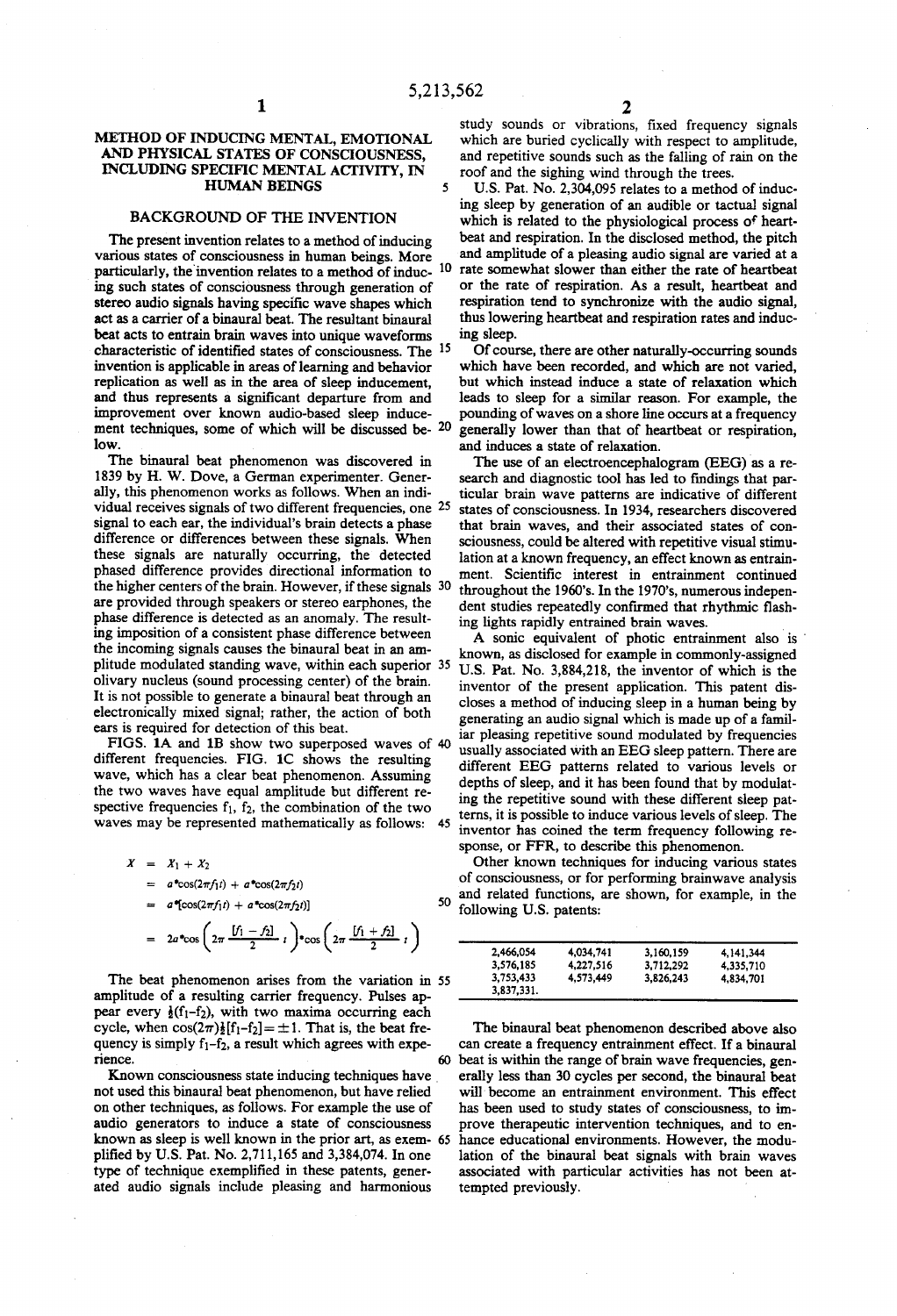## SUMMARY OF THE INVENTION

In view of the foregoing, it is one object of the inven tion to provide a method of inducing states of con specific wave shapes. These signals act as a carrier of a binaural beat. The resulting beat acts to entrain brain waves into unique waveforms characteristic of identi fied states of consciousness. sciousness by generating stereo audio signals having 5

The method of the invention extends beyond the 10 confines of the frequency entraining concept, and incor porates waveform entrainment by altering the wave shape of the binaural beat. Conventional binaural beat frequency entrainment previously has been limited to conventional wave shapes, i.e., square triangular sinu- 15 soidal, or in some cases, the various musical instruments. For example, it is known that radiant energy, such as sound in this case, may be defined by its frequency, amplitude, and wave shape. A musical note is a particularly suitable example of this. Generally, the 20 musical note A above middle C in the twelve tone dia tonic scale is assigned a frequency of 440 cycles per second. The amplitude of that note is expressed as the loudness of the signal. However, the wave shape of that note is related strongly to the instrument used. An A 25 played on a trumpet is quite different from an A played on a violin.

The similarity results from the distinct shapes of the waveforms of each instrument. Similarly, human brain waves also have unique wave shapes, wave contours 30 which are neither sinusoidal, nor square, nor triangular, nor like those of any musical instrument.

In accordance with the invention, human brain waves, in the form of EEGs, are superimposed upon waves, in the form of EEGs, are superimposed upon specific stereo audio signals, known as carrier frequencies which are within the range of human hearing. Thus the invention relates not only to techniques of generating the binaural beat, but also to specific waveforms of the binaural beat in frequency, waveshape, and amplithe binaural beat in frequency, waveshape, and ampli tude, and most particularly to the source of the data 40 terms in these states of consciousness, and conversion of used to produce such waveforms. 35

### BRIEF DESCRIPTION OF THE DRAWINGS

FIGS. 1A-1C show two waves at different frequencies, and the resulting binaural beat, respectively; 45

FIGS. 2A-2D show an input wave, two stereo car rier waves as determined by Fourier analysis, and the resultant binaural beat wave, which matches the con tour of the input wave;

of graphs showing a normal waking EEG and FFR responses in different signal ranges, respectively; and FIGS. 3A-3B, 3C-3D, 3E-3F, and 3G-3H are pairs 50

FIGS. 4A-4F show topographic brain maps of the neocortex of a subject in a normal waking state, and after listening to a binaural beat sound pattern.

### DETALED DESCRIPTION OF THE PREFERRED EMBODIMENT

As will be discussed below, different regions of the brain produce distinct electrical waveforms during vari- 60 ous physical, mental, and emotional states of conscious ness. In the method of the invention, binaural beat audio wave shapes are made to match such particular brain waves as they occur during any mental physical, and emotional human condition of consciousness. Thus, it is 65 possible to convert waveforms from specific brain re gions, as well as complete brain surface electrical topog raphy.

In the audio application of the invention, using sampled EEG waveforms from a subject in specific states of consciousness and activity, mental and/or physical, these waveforms are impressed upon multiple sets of sound carrier waves within the human spectrum of hearing. Thus, the waveforms translate into wave an plitude modulations of the carrier to effect what is called a frequency following response, or FFR, as men tioned above.

Some description of the empirical procedure used in the course of developing the invention will be useful. as background. In the 1970s, testing was done on various subjects for effective EEG frequencies using audio signals as a human stimulus. Such frequencies were replicated as amplitude modulation of single-channel audio signals within human hearing ranges, for use in sleep-inducing, attention-focusing, etc.

Where particular subjects responded especially well, those signals were converted to binaural beat patterns. The binaural beat signals were derived by first selecting frequencies of the single-channel audio signals based on the well-known "Oersted Curve", named after the fa-<br>mous 19th century physicist. Using this curve permitted selection of specific audio frequencies to provide the greatest binaural beat frequencies at a much lower range. The effectiveness of the tests were doubled as a result of using binaural beat signals.

In the mid 1980s, EEG waveforms themselves were examined as produced by the binaural signals employed. FFR and entrainment factors thought to be responsible for success were verified. One of the results identified as the probable cause of such effectiveness was the syn-<br>chronization of the brain hemispheres in such signal<br>frequency ranges (i.e. the induced signals were present<br>simultaneously in major portions of both brain hemispheres).

Experimentation expanded to different subjects in similar states of consciousness. Isolation of EEG pat these patterns to binaural sound, with subsequent reap plication of the binaural sounds produced significantly enhanced results. The effect was especially apparent

55 through repetition. Recently, EEG neuromapping began of subjects with particular talents, where those subjects could utilize those talents (e.g. playing a piano sonata, or solving a mathematical equation) at a mental or visualization level. It was possible to isolate the EEG waveforms related to utilization of those talents, and to convert those waveforms to binaural sound. Subsequent expo sure of the subject to such patterns enhanced the indi vidual's ability to replicate the process. Exposing other subjects to the signals produced a learned response

Thus, the inventor believes that the inventive pro cess, while not necessarily creating a musician or a mathematician, will set up an EEG ambiance in which learning will be facilitated.

Looking more closely now at the implementation and effects of the invention, FIGS. 2A-2D show a phenom-<br>enon wherein an input brain wave signal from a particular brain region is superimposed on stereo carrier waves, FIG. 2D shows the resultant binaural beat wave which matches the contour of the input wave.

The generation and propagation of the binaural beat may be understood from the following series of equations, based on the following.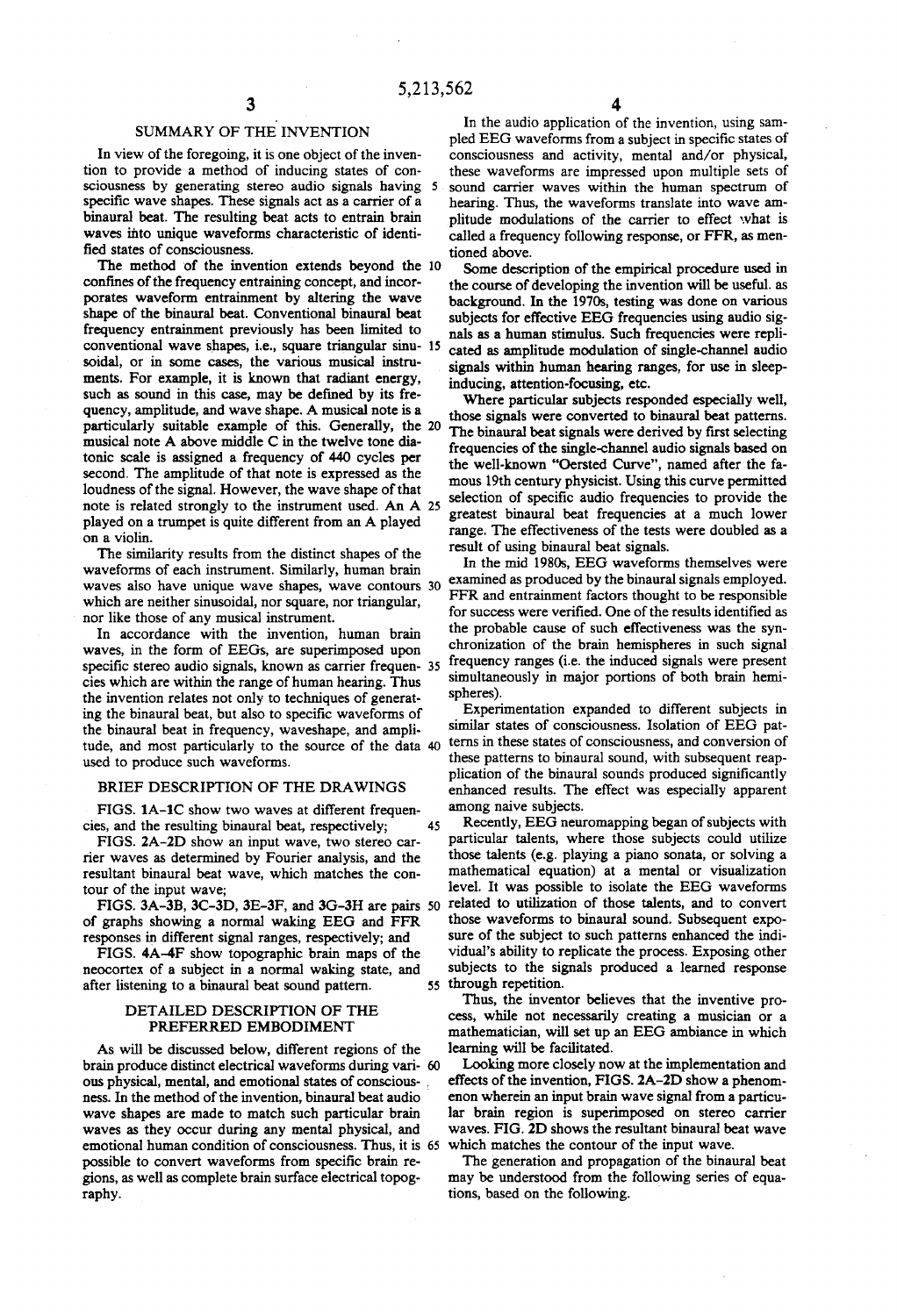Taking the components from FIGS. 1A-1C, and scaling each component to an appropriate factor (say,  $\alpha$ and  $\beta$ ).

These components could be recombined to form a earity and orthogonality principles make these manipulations possible. First, assign the measured wave to be the beat frequency, x. beat in accordance with the original components. Lin- 5

$$
x=\alpha-\beta
$$

From the beating waves discussed with respect to FIGS. 1A-1C:

$$
\sin(\alpha) + \sin(\beta) = 2\cos\left(\frac{\alpha - \beta}{2}\right)\sin\left(\frac{\alpha + \beta}{2}\right) =
$$
  

$$
2\cos\left(\frac{x}{2}\right)\sin\left(\frac{2a - x}{2}\right) =
$$
  

$$
\cos(\alpha) + \cos(\beta) = 2\cos\left(\frac{\alpha - \beta}{2}\right)\cos\left(\frac{\alpha + \beta}{2}\right) =
$$
  

$$
2\cos\left(\frac{x}{2}\right)\cos\left(\frac{2a - x}{2}\right)
$$

Now, let us after the Fourier series  $f(x)$  to produce the Now, let us alter the Fourier series  $f(x)$  to produce the shape of the original wave,  $f'(x)$ :<br>beat in the shape of the original wave,  $f'(x)$ :

ployed in the other channel, a binaural beat of 4 Hz would result. In EEG waveform synthesis, as many as 100 separate carrier pairs may be used or a single broad banded carrier pair may be used to generate a similar number of specific binaural beats that replicate the EEG waveforms in both frequency and amplitude.

10 275 Hz, which is within hearing range. For the multiple A 4 Hz, or a 5 Hz binaural beat would be too low in frequency to hear. Using the Oersted curve mentioned above, the most effective harmonic carrier would be waveform situation just discussed, the differential between carrier waves on a single channel also is utilized

to produce an FFR.<br>One type of audio pattern found to be particularly useful in implementing the inventive method is what is known to the inventor as Phased Pink Sound. The full spectrum of audible sound is known commonly as "white" noise. "Pink" sound is known to result from an adjustment in amplitude of white sound to compensate for decline in perception by the human ear at both ends of the audible spectrum.

Phased Pink Sound results from the relative rota tional shifting of pink sound from one stereo audio<br>channel to another with cyclic changes in amplitude, frequency, and rate of panning. Such changes generally are synchronous with selected waveforms within the multiple patterns of the binaural beat generating system.<br>Studies have shown that using Phased Pink Sound at a level at least 10 dB lower than the binaural beat signals

$$
f(x) = \frac{1}{2} a_0 + \frac{1}{2} \sum_{n=1}^{\infty} \cos\left(\frac{n x}{2}\right) \left[ a_n \cos\left(n \frac{2\alpha - x}{2}\right) + b_n \sin\left(n \frac{2\alpha - x}{2}\right) \right] \right)
$$
  
\n
$$
= \frac{1}{2} a_0 + \frac{1}{2} \sum_{n=1}^{\infty} \cos\left(n \frac{\alpha - \beta}{2}\right) \left[ a_n \cos\left(n \frac{\alpha + \beta}{2}\right) + b_n \sin\left(n \frac{\alpha + \beta}{2}\right) \right] \right)
$$
  
\n
$$
= \frac{1}{2} a_0 + \frac{1}{2} \sum_{n=1}^{\infty} \cos\left(n \frac{\alpha - \beta}{2}\right) a_n \cos\left(n \frac{\alpha + \beta}{2}\right) + \cos\left(n \frac{\alpha - \beta}{2}\right) b_n \sin\left(n \frac{\alpha + \beta}{2}\right) \right]
$$
  
\n
$$
= \frac{1}{2} a_0 + \frac{1}{2} \sum_{n=1}^{\infty} a_n [\cos(\alpha) + \cos(\beta)] + b_n [\sin(\alpha) + \sin(\beta)]
$$
  
\n
$$
= \frac{1}{4} a_0 + \frac{1}{2} \sum_{n=1}^{\infty} \frac{1}{2} [a_n \cos(\alpha) + b_n \sin(\alpha)] + \frac{1}{4} a_0 + \frac{1}{2} \sum_{n=1}^{\infty} \frac{1}{2} [a_n \cos(\beta) + b_n \sin(\beta)]
$$
  
\n
$$
= \frac{1}{2} \left( \frac{1}{2} a_0 + \sum_{n=1}^{\infty} [a_n \cos(\alpha) + b_n \sin(\alpha)] \right) + \frac{1}{2} \left( \frac{1}{2} a_0 + \sum_{n=1}^{\infty} [a_n \cos(\beta) + b_n \sin(\beta)] \right)
$$
  
\n
$$
= \frac{1}{2} g(\alpha) + \frac{1}{2} h(\beta)
$$

and  $h(\beta)$  have become two waves, each having half the amplitude of the original wave, the combination of these waves producing a beat which is the input shape  $f(x)$ .

I has, using two-channel stereo sound, it is possible to 55 modulate two separate sets of carrier waves so that the replicated EEG waveforms are created as differential beat frequencies between the separate sets. Thus, the method permits the direct application on a frequency base without having to consider the limitation of the 60 spectrum of human hearing. The brain itself synthesizes the signals which cause the effect.

One example may be as follows. If a carrier frequency of 100 Hz were employed in one channel of the audio signal, and a carrier frequency of 104 Hz were em- 65 Phased Pink Sound are as follows:

50 the EEG waveforms of the listening individual. There is some basis for concluding that Phased Pink Sound provides an audio base that assists the brain in "synthesizing" the binaural beat frequencies normally inaudible in the human hearing process.

Basically, Phased Pink Sound is generated by a digital processor, which converts mathematical sequences, derived from appropriate algorithms, into audible sound. Such digital processors and their operation are well-known in the art, and so are not discussed here. Inherent in such a system is a frequency sensor that synchronizes the phasing with dominant EEG wave forms as those waveforms are introduced from another source.

Examples of suitable algorithms for implementing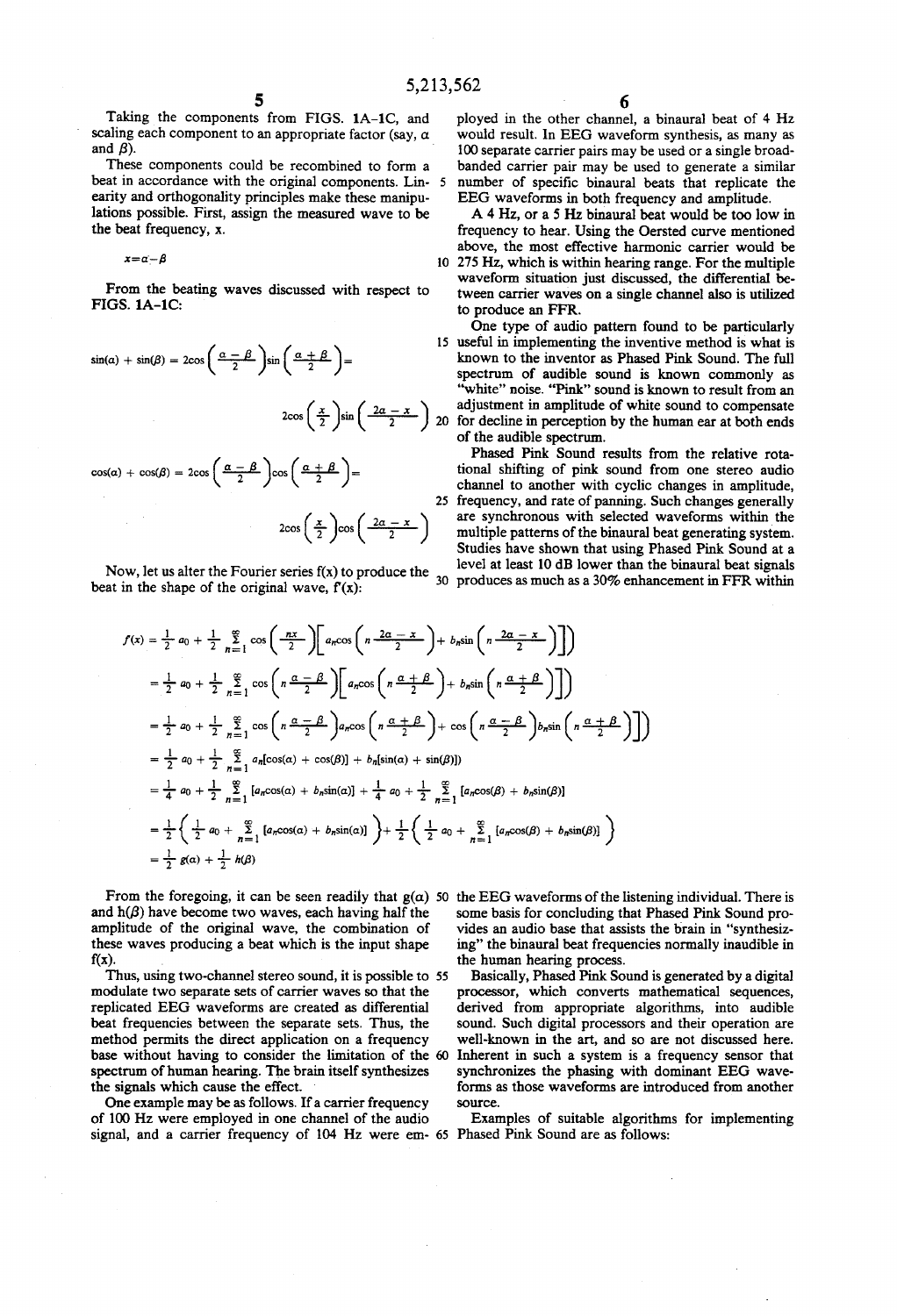```
5,213,562 8 
Axxxxxxxx xxxx)}{x : X XXXXXXX:23:83.xxxx xxxxxxxic: 
 * Algorithm to generate 8-bit PCM samples in array pink[] of the *<br>* single channel squod that serves as the squore for the stereo *\frac{1}{2} single channel sound that serves as the source for the stereo \frac{1}{2}<br>inhased pink" sound
 phased pink" sound 
 Exxxxxxxx-xk-KKXX-XXXX XXXXXXXXXX XXXX XXX XXXXXXXXxxxx. Kikikkk / 
#include <math.h>
#include <stdio.h>
#define M2PI -6.283185307179586
#define SAMPLES PER SECOND 10466.5 
de Fine CUTOFF 20O.O 
                            /\ast cutoff frequency for low-pass filter \ast/\cdottie-Fine S 87.32 
                            /* number of samples to generate */
de Fine MINDELAY 60 
                            /k 
minimum Flanging delay (samples) k/ 
ide Fine MAXDELAY 8O 
                            /* maximum flanging delay (samples) */
extern short w[]:
                            Mk 
8172 entry table of 16-bit sine values 
                              scaled from 0x8001 to 0x7FFF */
extern double st_entries;/* count of entries in sine table */
long 
phase; 
                            / 
random number generator phase k/ 
long 
fa; 
                            Mk 
-Filter accumulator k/ 
long 
Fc; 
                            /* filter constant */
long 
Sweep; 
                            /* flanging filter phase */
long 
sweepO; 
                            /* flanging filter initial phase */
long ds;
                            /* flanging filter phase step */
long 
Count; 
                            /* samples remaining in flanging filter cycle */"
                          /* samples in flanging filter cycle */
long count0;
                            /k 
samples in flanging filter cycle k/ . current Flanging Filter delay (XXXX. XXXX) / 
long 
delay; 
long 
delayO; 
                           Ax 
Flanging filter delay Constant k/ 
long 
range; 
                          \cdot /* flanging filter delay range */ \cdotshort gainMS; 
                            W. 
noise sound gain (gain = gainMS/1O24) k/ 
short gainfS; 
                            /* flanging sound gain (gain = gainfS/1024) */
short noise[S+MAXDELAY]; /* array to receive noise samples */
short offset: 
                            /* final sample offset to balance values */
short scalef; 
                            /k 
Final scale factor to range samples k/ 
char pink[S];
                            /* array to receive "phased pink" samples */
/k: Kekkokxxxx xxxxx xxxx xxxx xxxxx xxxxx xxxx xxxx xxx xxx xxxixkokkki 
 k Main program k 
 kxxxxxx xxxxx xxxxx xxxx xxxxxx xxxxxx xxxx xxxxxx, XXX XXXXXX/ 
main()\zetalong control base; 
                            Wik 
initial Flanging delay k/ 
   long control range; 
                           /* range of flanging control */
   int i;
                            /* loop index */
   short knp; 
                           /x 
pointer to filtered noise sample array 3 ?. 
   short *fsnp;
                            \sqrt* pointer to initial/final noise sequence \sqrt*short NoiseGen () ; 
                           Ax 
next Filtered noise sample k/ 
   short Flange () ; 
                            /* flanging sample */
   short xx; 
                           /* output before final scaling */
   /* Initialize the white noise generator */phase = 0x8000
```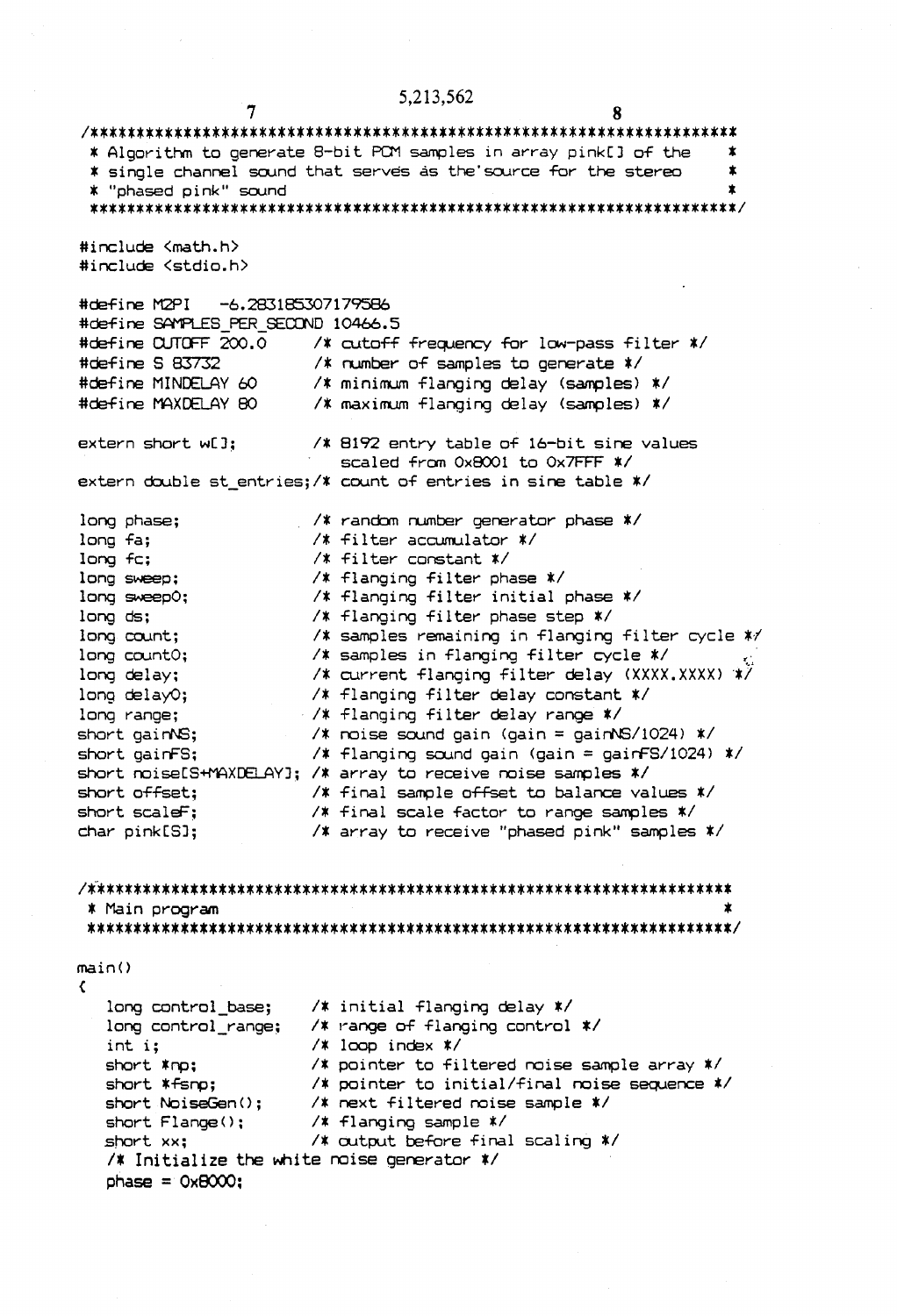```
\frac{5,215,502}{10}/. Initialize low-pass filter */ 
    fa = 0:
    fc = (1.0 - exp(M2PI * OUTGF / SATLES_FER_SECOND)) * 65536.0;/k. Initialize flanging filter for 8 second cycle. Delay sweeps sinusodially around 5KPI/2. Flanginging tone gain is 75% 
       Of the noise tone k/ 
    sweep = sweep0 = ((long)((.75 * st_entries) * 65536.0 + 0.5))
       & Ox1FFFFFFF; 
   control_base = wfsweep0 \gg 161;control_range = 0x0007FFFL - control base;range = ((\text{double})(\text{MAXDELAY} - \text{MINDELAY}) * 32767.0) / \text{control_range}) * 16.0 + 0.5:
   delayO = (MINDELAY << 16) - control_base * (range >> 3);
   ds = (st entries / (8.O SAMPLES PER SECOND)) x 65536. O + O.5; 
   count = 8.0 * SMTPLES_FER_SECOND + 0.5; gainNS = 585;gainFS = 439;/k. Initialize the Final offset and scale Factor for these Filter 
      parameters (empirically determined) k/ 
   offset = 153;scaleF = 0x245:/* Generate an initial sequence of noise samples to provide for
      delayed samples */
   np = f s np = noise;for (i = 0; i < \text{MAXDELAY}; i++) * np++ = \text{NoiseGen();}/k. Generate the next S samples of "phased pink" sound k/ 
   for (i = 0; i < S; i++)/* Generate the next colored noise sample. For looping, finish off with the initial noise sequence */if (i < S-MAXDELAY) *np = NoiseGen();else mp = *fsnp++;\sqrt{*} Apply a sweeping cosine comb filter to flange the sound \sqrt{*}xx = (*mp*gainNS + Flange (np) *gainFS) >> 10;
      pink[i] = ((xx + offset) * scaleF) \gg 16:np++} 
/xxx xxxx xxxx xxxkkkkikikikikkixx xxxx xxxxx xxxx xxxxx xxxx xxxx xxx xx 
 * NoiseGen - function to generate a filtered noise sample
 xxx xxx xxx xxxx xxxx xxx xxx xxxx xxxx xxx xxxx xxx xxxx xxx xxxx xxxx xxxx xxx xxxx/ 
short NoiseGen (nSp) 
   long x; \frac{1}{10} /* current noise sample */<br>long y; /* current filtered noise
                            \frac{1}{x} current filtered noise sample x//* Generate sinusodial density noise from white */phase = phase \leq 1:
```
}

 $\epsilon$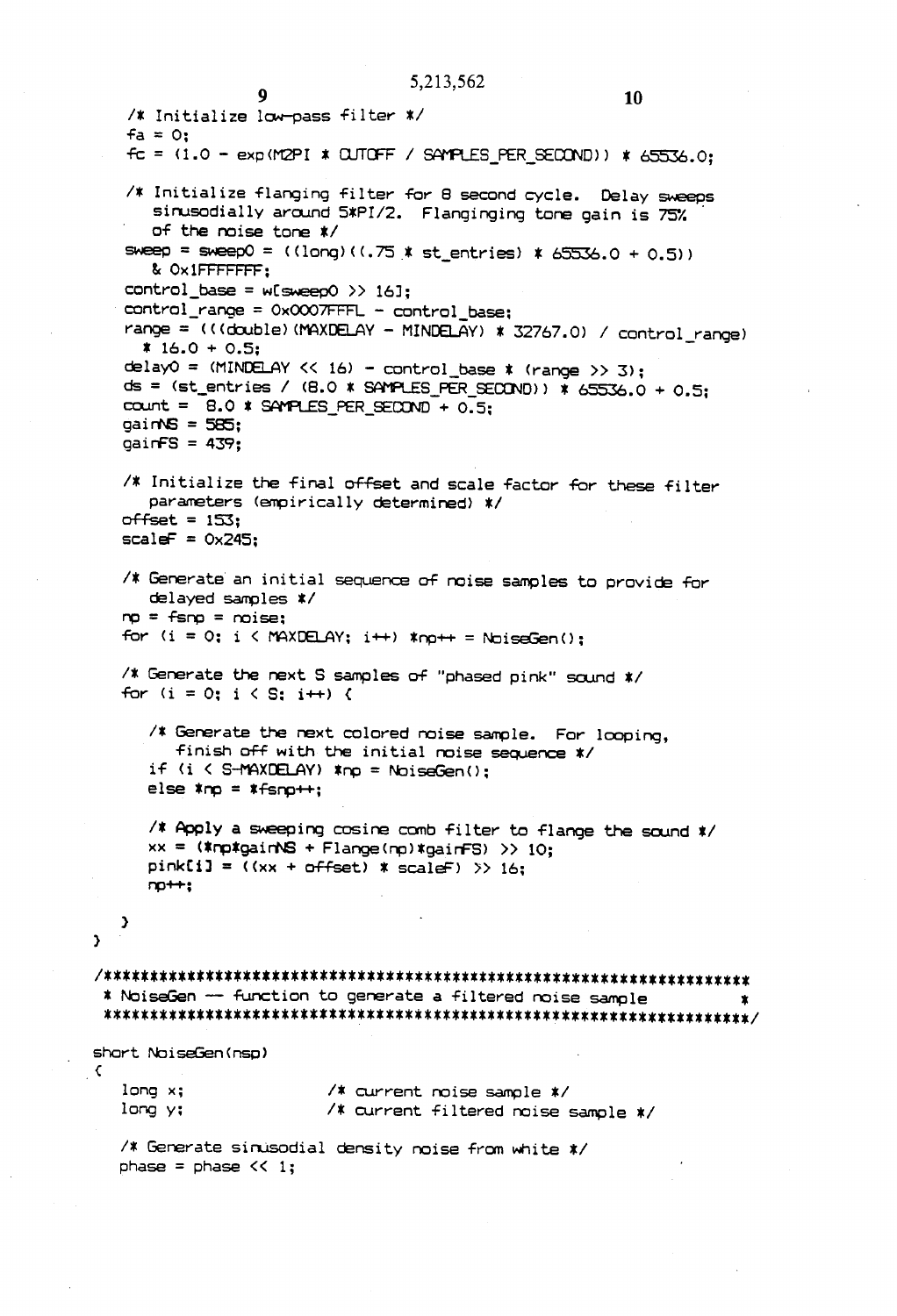```
if (phase & 0x10000) phase = phase \sim 0x1087;
   phase = phase & OxFFFF;
   x = wCphase >> 3];
   / Apply 1st Order low-pass digital filter k/ 
   y = (f c * f a) > 16;
   fa == (x > 4) - y;return((short)(y \leq 4));\mathcal{P}yxxxxx xxxx xxxx xxxx xxxx xxxxxx xxxx xxxxxiikiikiikki:kkkxxxx xxxxxx 
 * Flange - function to generate a flanging noise sample
 xxxxxx xxxx xxxx xxx xxxx xxxxxxx xxxx xxxx xxxx xxx xxxx xxx xxxx xxx xxxx xxxx/ 
short Flange (nsp) 
   short *nsp; \sqrt{*} pointer to current noise sample */
\zetashort f; \frac{1}{2} /* flanging noise sample */
   short *dnp: /* pointer to delayed noise sample */
   \sqrt{*} Apply a sinusodially sweeping comb filter to flange the sound \sqrt{*}if (count-) sweep = (sweep + ds) & 0x1FFFFFFF;
   else C 
      sweep = sweep0;
      count = count;
   \overline{\phantom{a}}\sqrt{*} Compute the filter delay and linearly interpolate between
      noise samples to simulate a continuously variable delay */delay = delay0 + ((w[sweep >> 16] * range) >> 3);
   dnp = nsp - (delay >> 16);
   f = xdro +
      ( ( ( (k (drp-1) - kidnp) >> 1) x ( (delay & OxFFFF) >> 1) ) >> 14); 
   return (F) ; 
\mathcal{Y}
```
Looking at some results of the inventive method, FIGS. 4A-4C shows a typical contour map of a sub-<br>FIG. 3A shows the EEG of a subject in a normal wak-<br>iect in a normal waking state. It should be noted that the FIG. 3A shows the EEG of a subject in a normal wak-<br>ing state. It should be noted that the<br>ing state. FIG. 3B shows an EEG of the individual after map shows a lack of continuity. Note also the lack of ing state. FIG. 3B shows an EEG of the individual after map shows a lack of continuity. Note also the lack of listening to binaural beat sounds produced in accor-<br>significant amplitude patterns ranging between temdance with the invention. The Figure shows an FFR  $50$  poral lobes, response in the 1.5, 4, and 6 Hz signal range. frontal area. response in the 1.5, 4, and 6 Hz signal range.<br>Likewise, FIG. 3C shows the EEG of a subject in a

Likewise, FIG. 3C shows the EEG of a subject in a In contrast, FIGS. 4D-4F shows a contour map of normal waking state, and FIG. 3D shows an EEG of the same individual after listening to binaural beat sound normal waking state, and FIG. 3D shows an EEG of the same individual after listening to binaural beat sound the individual after listening to other binaural beat in accordance with the invention. Note the synchronithe individual after listening to our binary sounds produced in accordance with the invention. The synchronic sounds produced in accordance with the invention. The synchronic state in the 2, 4, and 7 Hz activity at the fro Figure shows an FFR response in the 2, 4, and 7 Hz activity at the frontal portion of the brain. Note also signal range.<br>
how the left and right hemisphere brain waves exhibit

waking state, and FIG. 3F shows an EEG of the individual after listening to still other binaural beat sounds  $60$ vidual after listening to still other binaural beat sounds 60 The application of the binaural beat signals by head-<br>produced in accordance with the invention. The Figure phones or other second producing devices causes the shows an FFR response in the 0.5, 3, and  $4$  Hz signal range.

Finally, FIG. 3G shows the EEG of a subject in a neously with the state of being itself, those specific normal waking state, and FIG. 3h shows an EEG of the 65 states can be enhanced. The additional pattern individual after listening to still other binaural beat superposed upon the original provides a powerful sounds produced in accordance with the invention. The setting to maintain and/or expand the condition. sounds produced in accordance with the invention. The setting to maintain and/or expand the condition.<br>Figure shows FFR response to 1.5, 2, and 4 Hz signals 2. By recording the audio signals and playing them Figure shows FFR response to 1.5, 2, and 4 Hz signals in amplitude, by frequency.

significant amplitude patterns ranging between temporal lobes, and the relative lack of intensity within the

steps and range.<br>FIG. 3E shows the EEG of a subject in a normal significantly higher amplitudes in the frequencies found significantly higher amplitudes in the frequencies found<br>in the original sound stimulus.

phones or other second producing devices causes the following results:

- nge.<br>
1. When such audio signals are provided simulta-<br>
Finally, FIG. 3G shows the EEG of a subject in a neously with the state of being itself, those specific
	- back, an individual may return to an original or